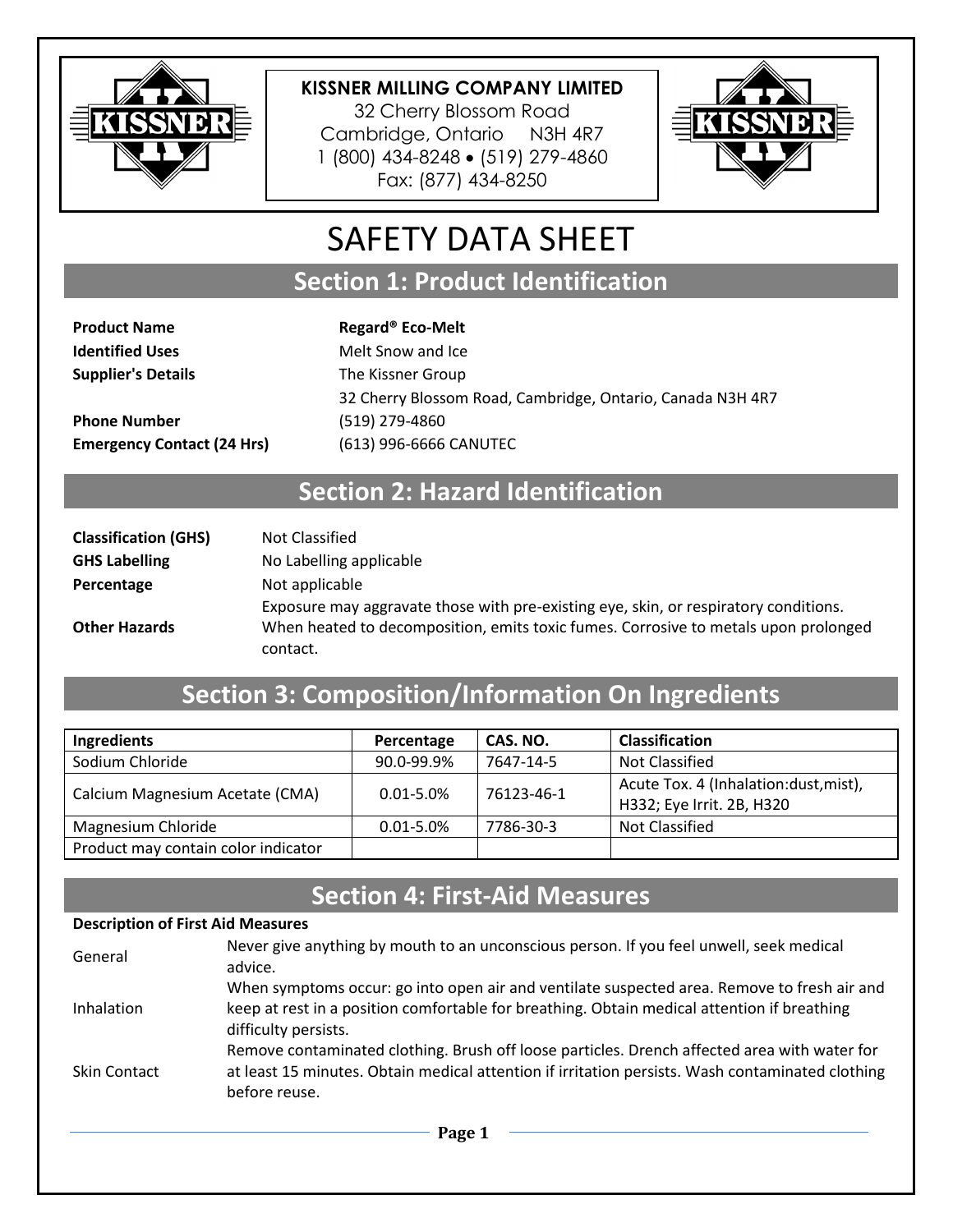

32 Cherry Blossom Road Cambridge, Ontario N3H 4R7 1 (800) 434-8248 (519) 279-4860 Fax: (877) 434-8250



| Eye Contact             | Rinse cautiously with water for several minutes. Brush off loose particles. Remove contact<br>lenses, if present and easy to do. Continue rinsing. Obtain medical attention if irritation<br>develops or persists. |
|-------------------------|--------------------------------------------------------------------------------------------------------------------------------------------------------------------------------------------------------------------|
| Ingestion               | Rinse mouth. Do NOT induce vomiting. Immediately call a POISON CENTER or doctor/physician.                                                                                                                         |
|                         | Most Important Symptoms and Effects Both Acute and Delayed                                                                                                                                                         |
| General                 | Dust may cause mechanical irritation to eyes, nose, throat, and lungs                                                                                                                                              |
| Inhalation              | Prolonged contact with large amounts of dust may cause mechanical irritation.                                                                                                                                      |
| <b>Skin Contact</b>     | Skin contact with large amounts of dust may cause mechanical irritation.                                                                                                                                           |
| Eye Contact             | Contact may cause irritation due to mechanical abrasion                                                                                                                                                            |
| Ingestion               | Ingestion is not likely to be harmful or have adverse effects                                                                                                                                                      |
| Other                   | Contact with large amount of dust may cause mechanical irritation to eyes, nose, throat, and<br>lungs.                                                                                                             |
| <b>Chronic Symptoms</b> | Not available                                                                                                                                                                                                      |

# **Section 5: Fire-Fighting Measures**

| <b>Suitable Extinguishing Media:</b>   | Use extinguishing media appropriate for surrounding fire.                         |
|----------------------------------------|-----------------------------------------------------------------------------------|
| <b>Unsuitable Extinguishing Media:</b> | Do not use a heavy water stream. Use of heavy stream of water may spread<br>fire. |
| <b>Fire Hazard:</b>                    | Not considered flammable but may burn at high temperatures.                       |
| <b>Explosion Hazard:</b>               | Product is not explosive.                                                         |
| <b>Reactivity:</b>                     | When heated to decomposition, emits toxic fumes. Toxic Gas.                       |
| <b>Hazardous Combustion Products:</b>  | Toxic fumes are released. Hydrogen chloride. Sodium oxides. Chlorine.             |
| <b>Other Information:</b>              | Do not allow run-off from firefighting to enter drains or water courses.          |

## **Section 6: Accidental Release Measures**

| <b>Personal Precautions</b>      | Avoid breathing (dust). Avoid all contact with skin, eyes, or clothing.      |
|----------------------------------|------------------------------------------------------------------------------|
| <b>Protective Equipment:</b>     | Use appropriate personal protection equipment (PPE).                         |
| <b>Environmental Precautions</b> | Prevent entry to sewers and public waters. Avoid release to the environment. |
|                                  | Clear up spills immediately and dispose of waste safely.                     |
| <b>Methods for Cleaning Up</b>   | Recover the product by vacuuming, shoveling or sweeping.                     |
|                                  | Contact competent authorities after a spill.                                 |

## **Section 7: Handling And Storage**

**Precautions for Safe Handling**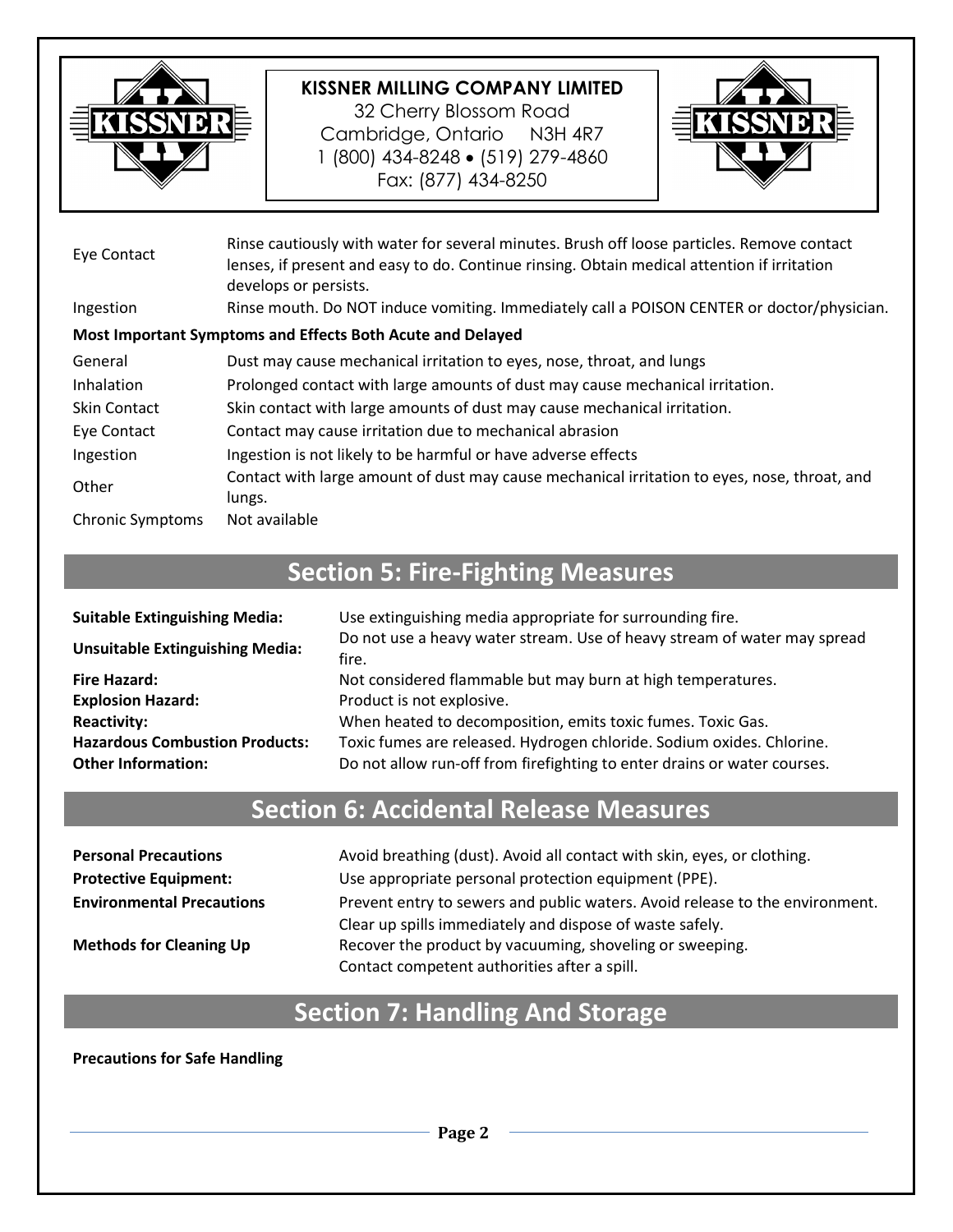

32 Cherry Blossom Road Cambridge, Ontario N3H 4R7 1 (800) 434-8248 (519) 279-4860 Fax: (877) 434-8250



| <b>Additional Hazards When</b><br><b>Processed</b>                  | When heated to decomposition, emits toxic fumes. Contact with water causes an<br>exothermic heat reaction, which may cause significant temperature rise. Corrosive to<br>metals upon prolonged contact. May release hydrogen gas on prolonged contact with<br>certain metals.                                         |  |
|---------------------------------------------------------------------|-----------------------------------------------------------------------------------------------------------------------------------------------------------------------------------------------------------------------------------------------------------------------------------------------------------------------|--|
| <b>Hygiene Measures</b>                                             | Handle in accordance with good industrial hygiene and safety procedures. Wash hands<br>and other exposed areas with mild soap and water before eating, drinking, or smoking<br>and again when leaving work. Do not eat, drink or smoke when using this product.<br>Wash hands and forearms thoroughly after handling. |  |
| <b>Conditions for Safe Storage, Including Any Incompatibilities</b> |                                                                                                                                                                                                                                                                                                                       |  |
| <b>Technical Measures</b>                                           | Comply with applicable regulations                                                                                                                                                                                                                                                                                    |  |
| <b>Storage Conditions</b>                                           | Store in a dry, cool and well-ventilated place. Keep container closed when not in use.<br>Keep/Store away from extremely high or low temperatures, direct sunlight, heat,<br>ignition sources, and incompatible materials.                                                                                            |  |
| <b>Incompatible Materials</b>                                       | Strong acids. Strong bases. Strong oxidizers.                                                                                                                                                                                                                                                                         |  |

# **Section 8: Exposure Controls/Personal Protection**

| <b>Control Parameters</b>                         | No Occupational Exposure Limits (OELs) have been established for this product or its<br>chemical components.                                                                                                                                 |
|---------------------------------------------------|----------------------------------------------------------------------------------------------------------------------------------------------------------------------------------------------------------------------------------------------|
| <b>Appropriate Engineering</b><br><b>Controls</b> | Emergency eye wash fountains and safety showers should be available in the<br>immediate vicinity of any potential exposure. Ensure all national/local regulations are<br>observed. Ensure adequate ventilation, especially in confined areas |
| <b>Personal Protective</b><br><b>Equipment</b>    | Protective goggles. Protective clothing. Insufficient ventilation: wear respiratory<br>protection. Gloves.                                                                                                                                   |
|                                                   | i tog                                                                                                                                                                                                                                        |
| <b>Materials for Protective</b><br>Clothing:      | Chemically resistant materials and fabrics.                                                                                                                                                                                                  |
| <b>Hand Protection:</b>                           | Wear chemically resistant protective gloves.                                                                                                                                                                                                 |
| <b>Eye Protection:</b>                            | Chemical goggles or face shield.                                                                                                                                                                                                             |
| <b>Skin and Body Protection:</b>                  | Wear suitable protective clothing.                                                                                                                                                                                                           |
| <b>Respiratory Protection:</b>                    | Use NIOSH-approved air-purifying or supplied-air respirator where airborne<br>concentrations are expected to exceed exposure limits.                                                                                                         |

# **Section 9: Physical And Chemical Properties**

**Physical State** Solid

**Appearance Blue Colored Granules**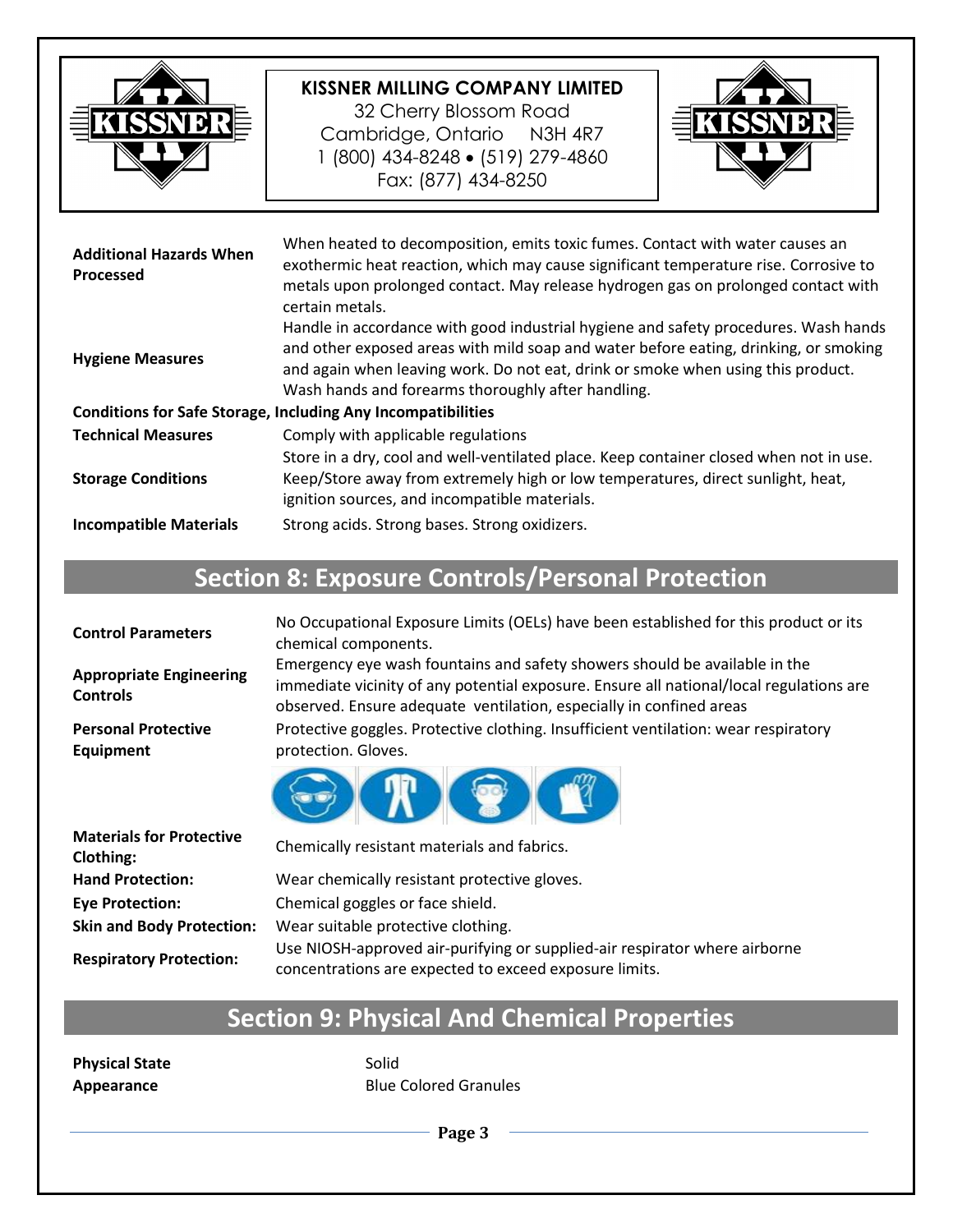

32 Cherry Blossom Road Cambridge, Ontario N3H 4R7 1 (800) 434-8248 (519) 279-4860 Fax: (877) 434-8250



| Vapour Pressure (mm Hg at 20°C)              |
|----------------------------------------------|
| Vapour Density (Air = 1.0)                   |
| <b>Bulk Density</b>                          |
| <b>Solubility in Water</b>                   |
| Specific Gravity ( $gm/cc$ , Water = 1.0)    |
| % Volatile by Volume                         |
| <b>Boiling Range (Deg. Celsius)</b>          |
| <b>Melting/Freezing Point (Deg. Celsius)</b> |
| <b>Coefficient of Water/Oil Distribution</b> |
| рH                                           |

**Not applicable Not applicable Not applicable Water Soluble Not applicable Non-volatile Not applicable Not applicable Not applicable pH** 10 (1% solution @ 20°C)

# **Section 10: Stability And Reactivity**

| <b>Chemical Stability:</b>                 | Stable under normal conditions.                                                  |
|--------------------------------------------|----------------------------------------------------------------------------------|
| <b>Reactivity:</b>                         | When heated to decomposition, emits toxic fumes.                                 |
| <b>Possibility of Hazardous Reactions:</b> | No dangerous reaction known under conditions of normal use.                      |
| <b>Conditions to Avoid:</b>                | Direct sunlight. Extremely high or low temperatures. Incompatible<br>materials.  |
| <b>Incompatible Materials:</b>             | Strong acids. Strong bases. Strong oxidizers. Reactive metals.                   |
| <b>Hazardous Decomposition Products:</b>   | Toxic gases. Hydrogen chloride. Chlorine. Sodium oxides. Oxides of<br>magnesium. |

### **Section 11: Toxicological Information**

| <b>Acute Toxicity:</b>                                     | Not classified |
|------------------------------------------------------------|----------------|
| LD50 and LC50 Data:                                        | Not available  |
| <b>Skin Corrosion/Irritation:</b>                          | Not classified |
| <b>Serious Eye Damage/Irritation:</b>                      | Not classified |
| <b>Respiratory or Skin Sensitization:</b>                  | Not classified |
| <b>Germ Cell Mutagenicity:</b>                             | Not classified |
| Teratogenicity:                                            | Not available  |
| Carcinogenicity:                                           | Not classified |
| <b>Specific Target Organ Toxicity (Repeated Exposure):</b> | Not classified |
| <b>Reproductive Toxicity:</b>                              | Not classified |
| <b>Specific Target Organ Toxicity (Single Exposure):</b>   | Not classified |
| <b>Aspiration Hazard:</b>                                  | Not classified |

**Information on Toxicological Effects - Ingredient(s)**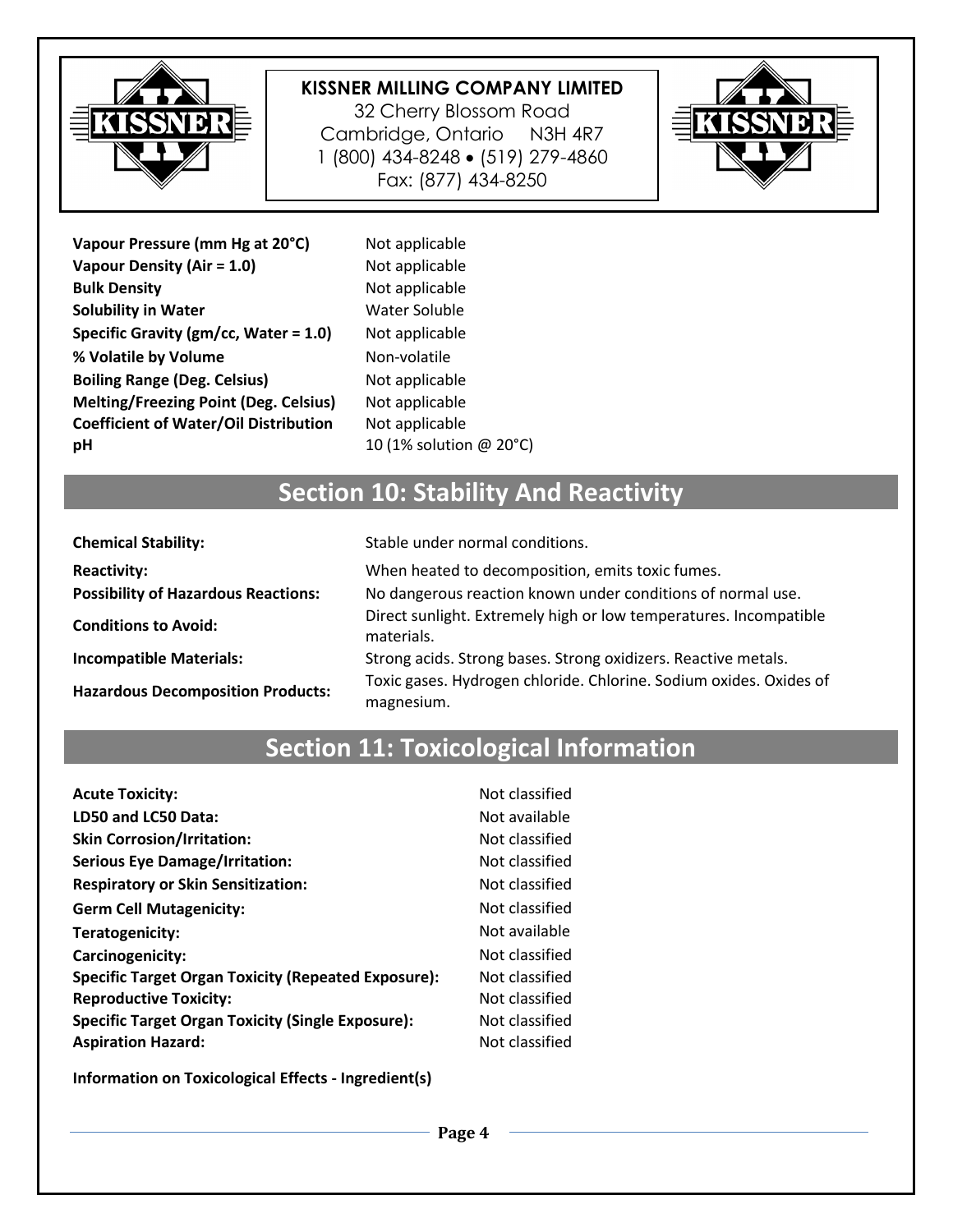

32 Cherry Blossom Road Cambridge, Ontario N3H 4R7 1 (800) 434-8248 (519) 279-4860 Fax: (877) 434-8250



|                                        | LD50 Oral Rat              | 3 g/kg                                          |
|----------------------------------------|----------------------------|-------------------------------------------------|
| Sodium chloride (7647-14-5)            | LC50 Inhalation Rat        | $>$ 42 g/m <sup>3</sup> (Exposure time: 1 h)    |
| Calcium Magnesium Acetate (76123-46-1) | <b>LC50 Inhalation Rat</b> | $>$ 4600 mg/m <sup>3</sup> (Exposure time: 4 h) |

### **Section 12: Ecological Information**

| <b>Toxicity</b>                      | No additional information available                                                         |                      |  |
|--------------------------------------|---------------------------------------------------------------------------------------------|----------------------|--|
| Sodium chloride (7647-14-5)          |                                                                                             |                      |  |
| LC50 Fish 1                          | 5560 (5560 - 6080) mg/l (Exposure time: 96 h - Species: Lepomis macrochirus [flow-through]) |                      |  |
| EC50 Daphnia 1                       | 1000 mg/l (Exposure time: 48 h - Species: Daphnia magna)                                    |                      |  |
| <b>LC 50 Fish 2</b>                  | 12946 mg/l (Exposure time: 96 h - Species: Lepomis macrochirus [static])                    |                      |  |
| EC50 Daphnia 2                       | 340.7 (340.7 - 469.2) mg/l (Exposure time: 48 h - Species: Daphnia magna [Static])          |                      |  |
| <b>Persistence and degradability</b> | Not available                                                                               |                      |  |
| <b>Bio accumulative potential</b>    |                                                                                             |                      |  |
| Sodium chloride (7647-14-5)          | BCF Fish 1                                                                                  | (no bioaccumulation) |  |
| <b>Mobility in Soil</b>              | Not available                                                                               |                      |  |
| <b>Other Information</b>             | Avoid release to the environment                                                            |                      |  |

### **Section 13: Disposal Considerations**

**Waste Disposal Recommendations** Dispose of waste material in accordance with all local, regional, national, provincial, territorial and international regulations.

#### **Section 14: Transport Information**

#### **In Accordance with DOT/ IMDG/ IATA/ TDG - Not regulated for transport**

### **Section 15: Regulatory Information**

#### **US Federal Regulations**

| Sodium chloride (7647-14-5) | Listed on the United States TSCA (Toxic Substances Control Act) inventory |  |
|-----------------------------|---------------------------------------------------------------------------|--|
| <b>Canadian Regulations</b> |                                                                           |  |
| <b>Regard Eco-Melt</b>      |                                                                           |  |
| <b>WHMIS Classification</b> | Uncontrolled product according to WHMIS classification criteria           |  |
|                             |                                                                           |  |
| Sodium chloride (7647-14-5) | Listed on the Canadian DSL (Domestic Substances List)                     |  |
| <b>WHMIS Classification</b> | Uncontrolled product according to WHMIS classification criteria           |  |